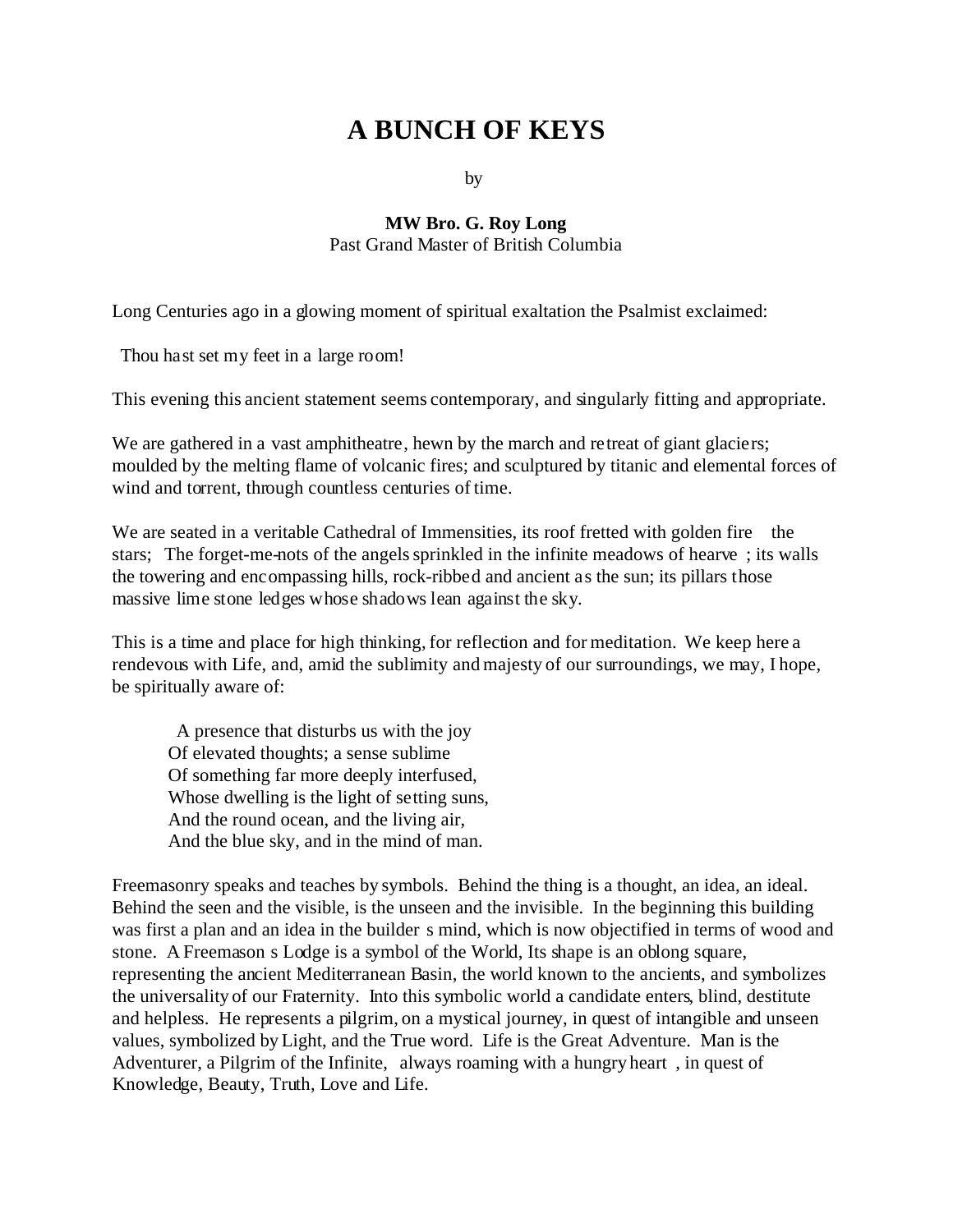Tis Life whereof our nerves are scant, Tis Life, not death, for which we pant; More Life, and fuller, that we want.

In boyhood days we read, with kindling eye, the story of Ali Baba and the Forty Thieves. We saw him standing before the robber s cave. He speaks two magical words: Open, Sesame . The door swings open at this voice and the golden treasures are his for the taking. It is an enchanting story but it fiction, not fact. The great and beloved Dr. William Osler left a rich legacy to Canada and to the world. One of his most popular addresses was given to the University of Toronto entitled: The Master Word in Medicine . This master and potent word, said he, is one our letters: W-O-R-K. It is, in truth, one of the master keys to the treasure rooms in the spacious House of Life.

Some time ago I found this tribute to a wise teacher: He flung down to his pupils a bunch of keys . The doors of Life do not swing open in response to any magical word or formula. The wise teacher Euclid was obliged to remind his royal pupil that there was no royal road to Geometry. Struggle and effort is the law of life, for, is it not written In the sweat of thy face shalt thou eat Bread? .

My Brethren, Freemasonry hands to those who enter her House of Light a Bunch of keys - with the inspiring but imperative challenge, Ask, and it shall be given unto you. Seek, and ye shall find. Knock, and it shall be opened unto you .

Let us now for a moment retrace our steps along the highway of the years to those climatic moments when, duly and truly prepared, we stood in silent expectancy before the door of the Preparation Room. We used our first key by giving three distinct knocks with our own hand. The key words are: Ask! Seek! Knock! Our first key is:

### **A SEEKING SOUL AND AN INQUIRING MIND.**

All great living is set un the imperative mood. Each of these three words is a vital, dynamic and adventurous verb. Their symbol is the question mark  $= ?$ .

We are familiar (I hope) with Dr. Luke s Book of the Acts. Each of us is daily writing his Book of Acts, each thought, each act adding a word, a line, a paragraph to the irrevocable record. Great punctuation marks dot its pages. The note of exclamation most frequently appears as one faces the mystery and majesty of the universe in which we live. Hear again the Psalmist:

 When I consider the heavens, the work of Thy fingers, the moon, and the stars which Thou has ordained. What is man, that Thou are mindful of him? And the son of man that Thou visitest him? Here, then, is the other dynamics of all research and discovery.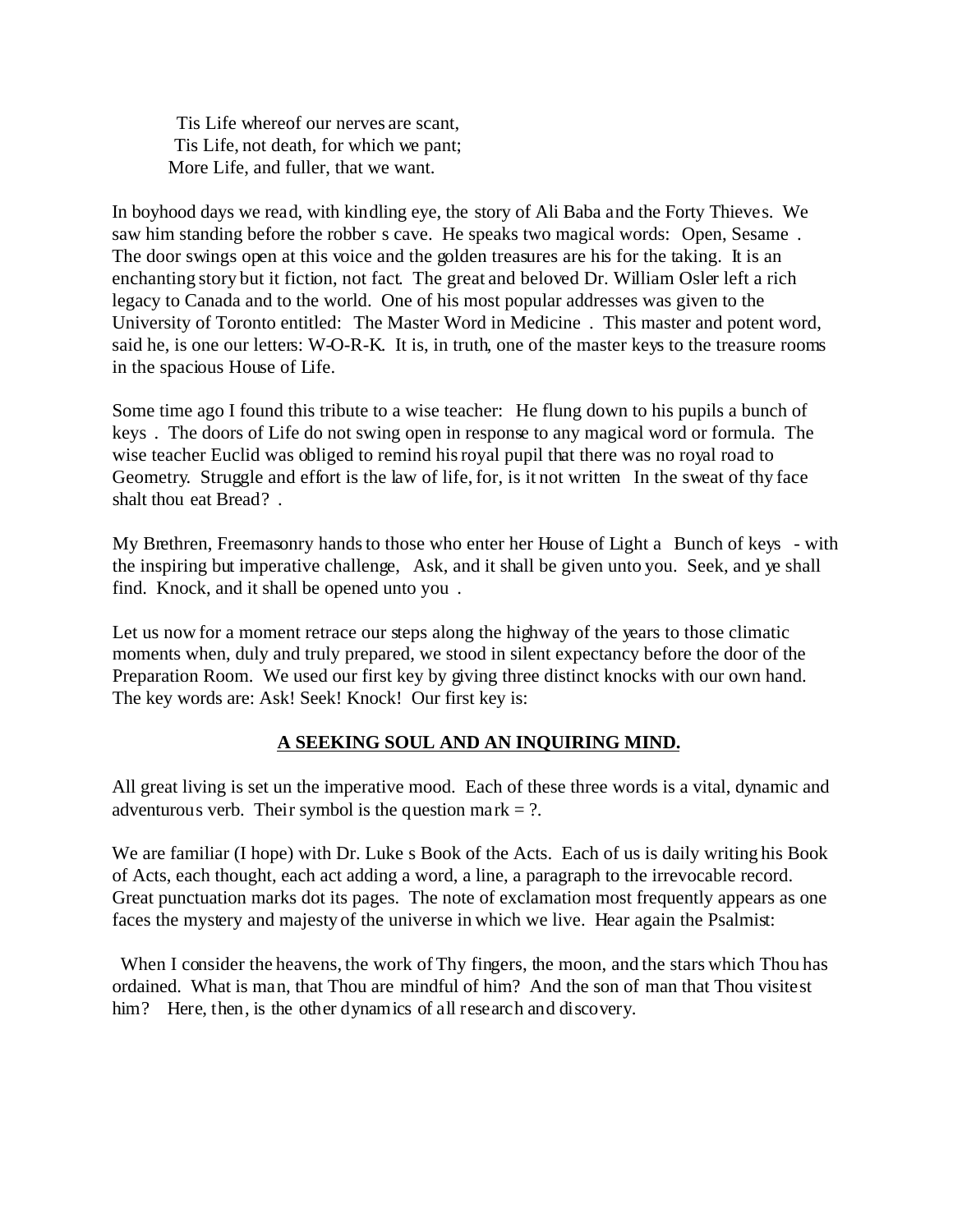Man is the only creature in the vast universe who asks questions and, with a sirit of inquiry, wants to know. He is a questing as well as questioning spirit, and like Ulysses of old: strong in will to strive, to seek, to find, and not to yield. Inquiry and curiosity are the great dynamics of all research and discovery.

 What endless questions vex the thought of Whence, and Whither, When and How?

Viewed from the physical aspect, Man seems insignificant. No language can adequately express his relative size among the cosmic magnitudes of a Universe, which the late Doctor Einstein calculated, has a diameter of 1296 plus 18 zeros of miles! But, Man is the questioner, and the Observer. He alone, is a living soul, made in the image of his Creator and endowed with reason and intellect. Astronomically speaking, man may be insignificant, but, astronomically speaking man IS the astronomer. Within this narrow cell, the head, lies the brain, the mysterious seat of thought. Man is the Thinker, and Space, and Time are not things but thoughts and concepts of the human mind. The only door that leads our to the external world is the door of human consciousness.

Our first key has worked, and our listening ears hear the gracious words: Let him enter, and be received . Upon our entry to the Lodge the next key-word is heard: Kneel and attend Prayer! The knock indicates respect, but the Kneel implies reverence. There are no gate crashers in Freemasonry or in the House of Life. This significant word :Kneel symbolizes our second Master-Key.

## **A HUMBLE AND REVERENT SPIRIT AND AN AFFIRMATIVE FAITH.**

Immediately following our supplication from the Master of the Lodge comes a direct, incisive, and very personal question: In Whom, do You put Your trust? It demands an affirmation of one s own personal faith, and, in the personal pronoun Whom , postulates the existence of Someone beyond ourselves. The existence of God is the sole dogma of our Craft. The individual I affirms kinship with another I which transfigures I into We. I have just spoken of the relative physical insignificance of Man. Continuing this thought, we are told we live on what is but a mere mote floating in the reaches of illimitable space. The eminent English Astronomer and physicist, Sir James Jeans, has visualized the size of our earth compared to the staggering immensity of the Universe. If we represent the Universe, says he, by a sphere, the size of the earth, 25,000 miles in circumference, our earth, in comparison, shrinks to a diameter of one-ten-millionth of an inch. By way of parentheses someone has cynically remarked that our three major words are: Hurry, Worry and Bury. Perhaps it might be corrective for each one to ask himself: Little man, why all this haste, and fuss, and fume, and worry?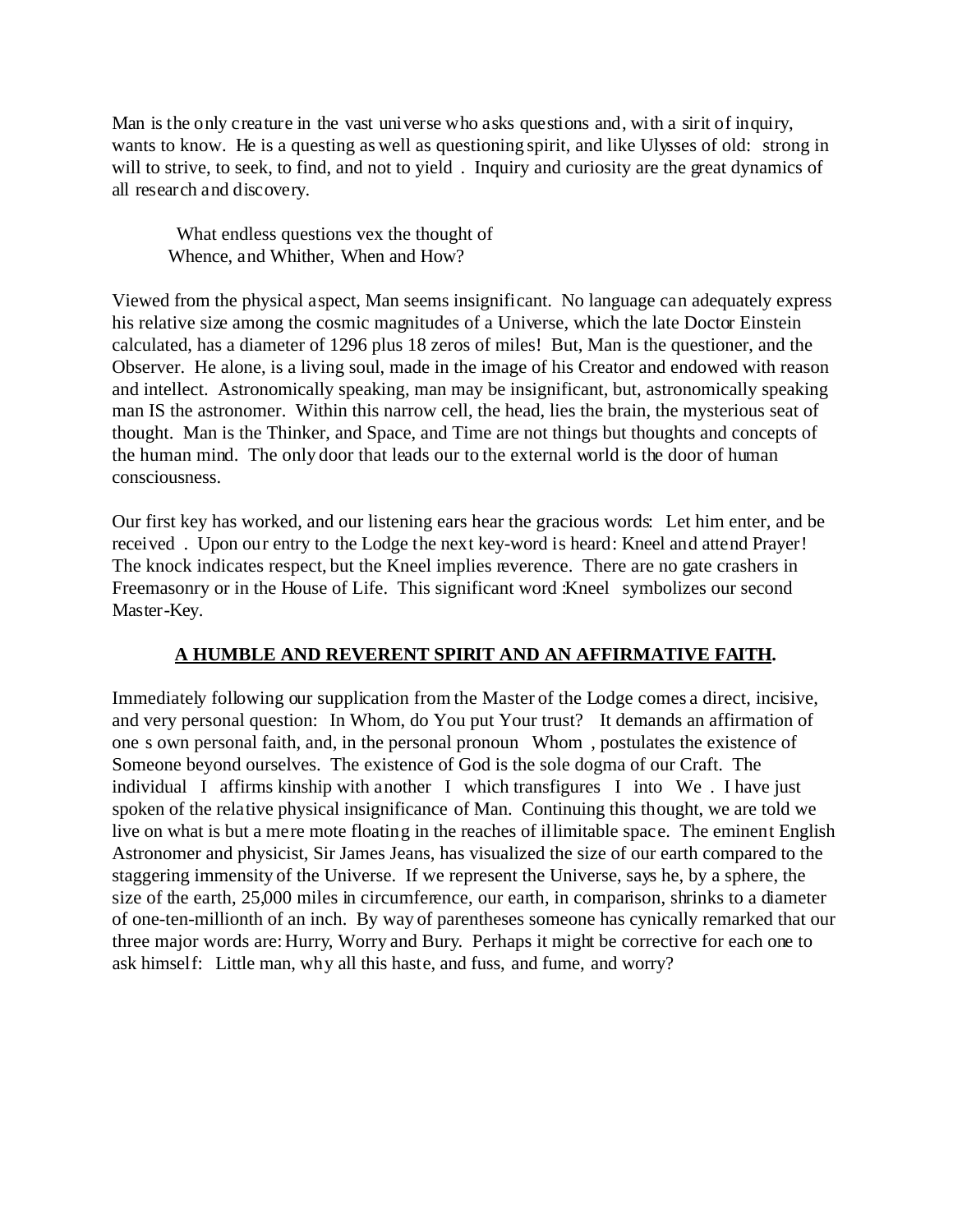As the human mind considers these bewildering and incomprehensible mathematical figures, it seems more readily attuned to the pronoun What rather than to Whom . Says Emerson:

Things are in the saddle and ride mankind. But the impersonal What can never meet the soul s deepest need. No word but the personal Whom will satisfiy our heart s desire. John Oxenham sounds for us the authentic note:

 No What, but Whom I do believe That in my darkest hour of need, Hath comfort, that no mortal creed To mortal man may give, Not What I do believe But Whom! Not What, but Whom!

The late Lord Tweedsmuir thus defined an atheist: A man who has no invisible means of support. No atheist possesses this great Master-Key of affirmative Faith, and therefore, cannot be made a Freemason. Man s ultimate search is to find invisible means of support. In order that any physical structure can stand stable and secure, more than material stone and steel and mortar is needed. The builder must recognize and obey the eternal and inexorable law of the Plumb Line. By a parity of reasoning, if our lives are to withstand the violent pressures that bear upon them, they require more than subjective reality, and with the eternal law of the moral Plumb Line which imperiously demands uprightness and righteousness.

We have now progressed along our pilgrim path and are ready for another step. Our second Master-key has guided us to the Centre of the Lodge. Here, at this sacred spot, is an Altar of Fellowship, fraternity and Faith, upon which rests the Great Lights of Freemasonry. Here we receive the benediction of Light, more Light, and further Light. We have knocked, and Knelt, and are now entitled to Know. The Key-Word is SEE!. The Master-Key is:

#### **AN ENLIGHTENED EYE**.

The lamp of the body is the eye, the great window of the mind. When we say I see, we mean I understand . Seeing is a complex physical and mental process. Our eyes, like hands, reach out and bring inside to the brain meaningless images. The brain sends them along an intricate nerve highway to the House of the Interpreter, where Memory and Experience preside, with the question - What is this? They decode, classify and identify; and when the brain gets its answer we see informatively. The organ of sight, and the faculty of vision are, therefore, quite different and distinct.

See is always revealing; what we see depends upon what we are. Do you remember the poem of childhood?

 Pussy cat, Pussy cat, where have you been? I ve been to London to visit the Queen. Pussy cat, Pussy cat, what saw you there? I saw a little mousie right under her chair.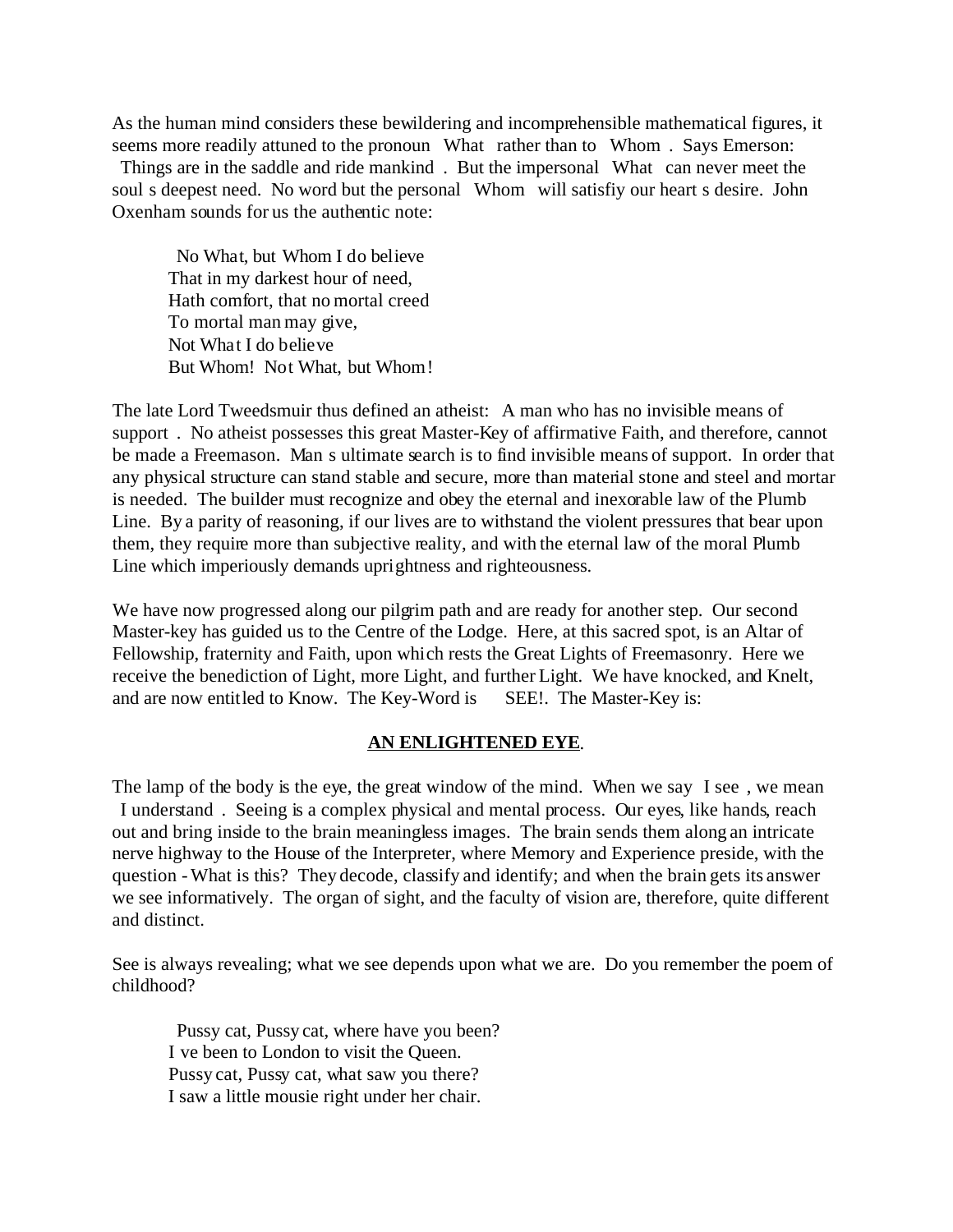The cat had gone up to the greatest city in the world, the City of St. Paul s, of Westminster Abbey, and of Buckingham Palace for the express purpose to see the Queen. On her return she had but one marvel to relate. She saw a mouse! Why? Simply because she was a cat. What we are determines what we see. There is a revealing phrase in one of the letters of St. Paul: the eyes of your heart being enlightened . This suggest other eyes, - a seeing heart - with spiritual insight and discernment. We are reminded of the snow-white Beatitude: Blessed are the pure in heart for they shall see God. Again say he: we look not at the things which are sen, but at the things which are not seen; for the things which are seen are temporal, but the things that are not seen are eternal .

In the Book of the Kings there is an old and familiar story. The Prophet Elisha had incurred the anger and enmity of the King of Syria, who, with his army had pursued the Prophet to the hill town of Dothan. The City was surrounded and his capture seem inevitable, without any possibility of escape. His servant, in fear and desperation, cries: Alas, my Master, what shall we do? Then Elisha fell on his knees and prayed: Lord, open his eyes, that he may see! The young man s eyes were opened and he saw! And behold, the mountain was full of horses and chariots of fire around and about Elisha . The servant saw only the seen and visible and was blind to the encircling ministries of Heaven. Elizabeth Barrett Browning voices this idea of a spiritual vision in oft quoted lines:

 Earth crammed with heaven And every common bush afire with God; But only he who sees takes off his shoes.

Many of us fail to see and fully understand, because we look at persons and things and not in or through them. Isaac Newton looked and saw a falling apple. But he also looked through it and discovered the universal law that binds the entire universe into one coherent unity.

Some weeks ago in my duties as solicitor to an estate, I went to the Bank with a client to open his late wife s Safety-deposit box. We inventoried its contents; jewelry, bonds and a miscellany of papers. From the back of the box, the bank official drew out two wrinkled and discoloured baby shoes. Although of no intrinsic vbalue, they had been treasured with loving care for almost a generation. When my client saw them, tears filled his eyes, as he told us of a lovely boy that had gone from their home over thirty years before. I looked at two baby things, faded, and valueless from my point of view. But a father saw them with his heart and through them, in mind s eye, a happy home, a youthful wife, a laughing boy, and then the sudden impact of an agonizing loss.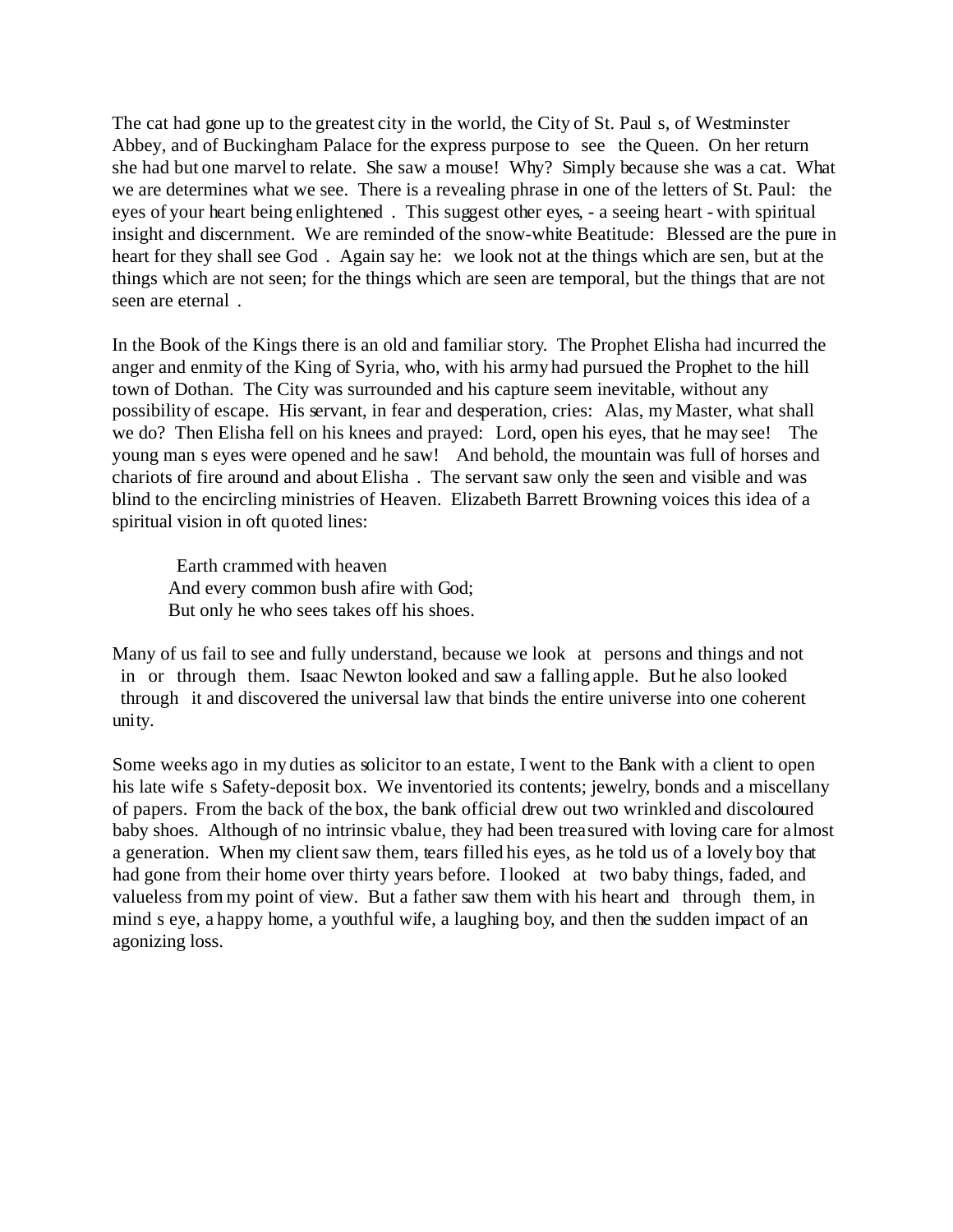Few of us as seers. Ignorance, intolerance, prejudice, cynicism, envy, and doubt are hood-winks that blind the eyes of human hearts. One of the chief perils of our time is a mental and moral blindness which refuses to see spiritual verities, and divine significances in people and in things. Twenty centuries ago One walked this earth with a seeing heart. He looked on all life with an enlightened eye. He invested all life with a halo. Nothing was to Him commonplace or unclean. He walked the earth with reverent foot, and with a sense of awe and wonder. He came to see, to seek and to save the least, the last and the lost. Freemasonry teaches us not merely to see, but to see more than we see, with the insight of the illumined eye.

A Curve in the road and a hillside Clear-cut against the sky, A tall tree tossed by an Autumn wind, And a white cloud riding high; Ten men went along that road And all but one passed by. He saw the road, the tree, and the cloud With an artist s mind and eye. He put them down on canvas For the other nine to buy.

My Brethren, are we not often brother to those nine unseeing men as we travel along Life s broad and scenic highway? We have been brough to Light, and much has been revealed to us and gained entrance through the eye-gate. But there is yet another portal through which we enter the treasuries of Truth the Key-word is Listen! He that hath ear to hear, let him hear! The Master-key is:

#### **AN ATTENTIVE EAR**

An open, sensitive, and hearing ear is of supreme value and significance. Biologically, the animal, who survives the red law of the Jungle, is the one who is attentive to his environment and listens. To be unheeding and indifferent brings sudden death. Hearing, then, is demanding and urgent. It is of primary importance to pay attention, and lend an eye and an ear to what is going on about us.

All great findings of Science have come, not to the casual observer, but to him who intelligently and faithfully Looks and Listens. Such folk are members of a great aristocracy - the aristocracy of the attentive. We are living in a noisy clamourous age. It is an age of communication, of radio, of television. Our sensitive ears, are continually bombarded by the sounding brass of propaganda and the clanging of cymbols of commercials. A multitude of voices exert their pressure on the human eardrum. All these influences are part of a modern money-making culture marked by great technical expertness. The old street peddler has left the door-step and is now in our living room with the invitation to buy, buy, buy. Much of what is supposed to be appealing is, in truth, appalling. We face a new and deadly peril - the making of the mass mind. Fred Allen, of radio fame, has warned that our agencies of communication have so much to catch the eye and ear and so little to appeal to the mind, there is danger the next generation may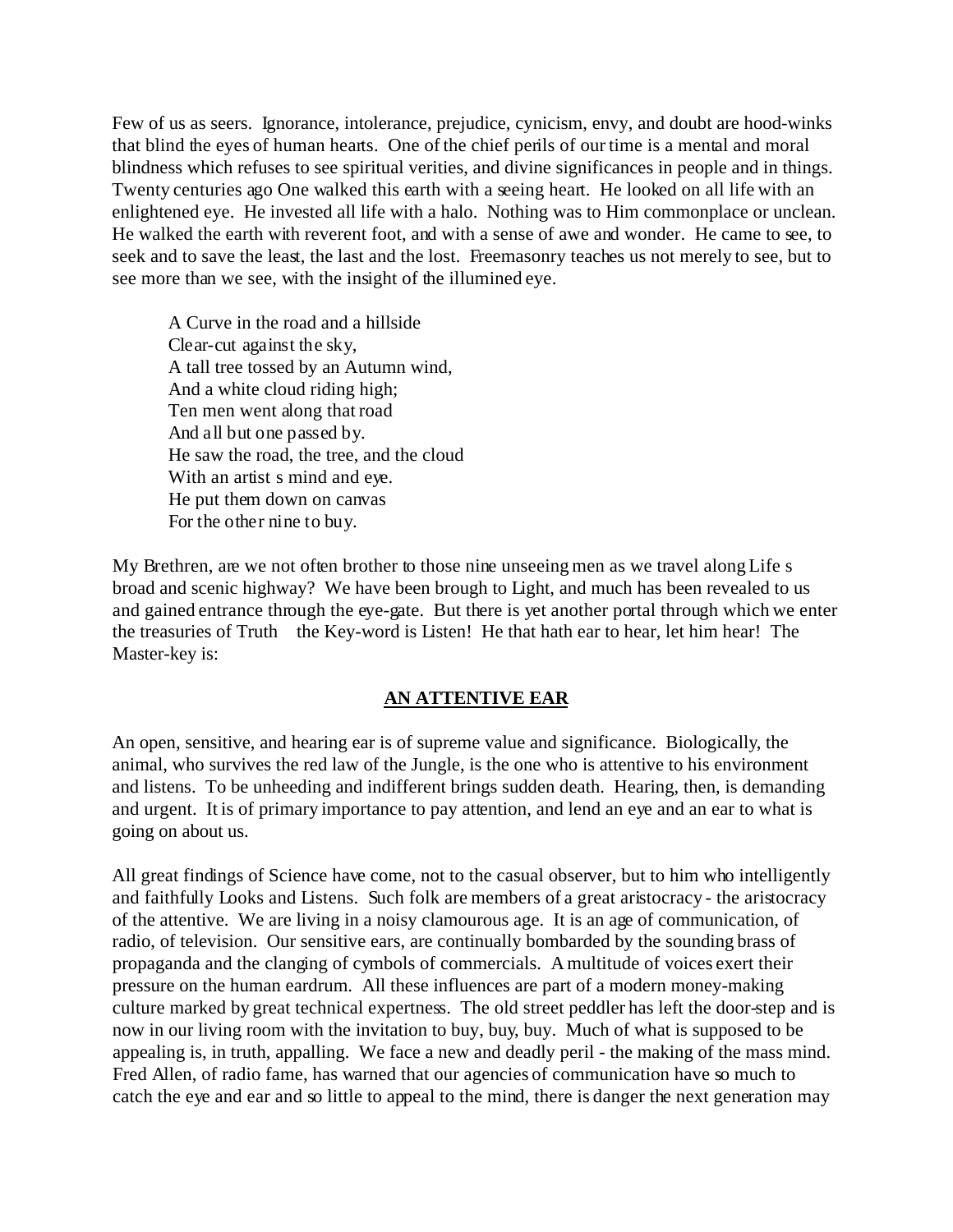be born with brains the size of a split pea and eyes and ears bulging like cantaloupes. Truly, we need in our day to cultivate the fine art of selective, as well as attentive, hearing. We need to hear and heed significant voices; the voice of History, which proclaims through the ages - as a man and a nation sow, so shall they reap. Toynbee, the historian, records that twenty-one civilizations have gone the way of Nineveh and Tyre. Are we listening to the golden voices of Literature? Of Art? Of Music? To those dead, but sceptered sovereigns of the mind, who still rule our spirits from their urns? Can we attune our mental and moral ears to sounds more significant than noise? To the voice within, which, with its Judgements on what is right or wrong, reminds and exhorts us to walk uprightly before God and man; to the still sad music of humanity an appealing voice, proclaiming the basic reality of brotherhood in human living; and to the voice Above: Do Justice, love Mercy, and walk humbly with thy God.

Let us remember that the greatest voices are quiet and subdued, and therefore often unheeeded by the unthinking. Recall that incident in the life of the Prophet Elijah. The wind, earthquake, and fire were spectacular and awe-inspiring; but the revelation came not in any of these, but in the still small voice, Life, growth, and the cosmic pull of gravitation are all muted voices. They are unseen by resistless in their force.

 The innocent Moon, that nothing does but shine, Moves all the labouring surges of the world .

Freemasonry in its working tools, and in their symbolic teaching, admonishes us to heed these whispering but governing voices of the Universe.

 I need not shout my Faith. Thrice eloquest are quiet trees, and the green listening sod. Hushed are the stars, whose power is never spent, The hills are mute; Yet how they speak of God!?

Are we listening?

My Brethren, we have Knocked, Knelt, and now Know some of the secrets of Freemasonry. At once comes the solemn injunction Keep! Forever conceal and never reveal! The Key-Word is Fidelity. We discover our fifth Master-Key:

#### **A FAITHFUL BREAST**

Our world is upheld by the integrity and veracity of good people. A good man is a man who keeps his word. As we used to say: his word is as good as his bond. The primary problem is political, economic, domestic, and ll human relationships is to recover a sense of moral order and of personal trustworthiness. Integrity is the cement of society, and, when it crumbles, civilization collapses.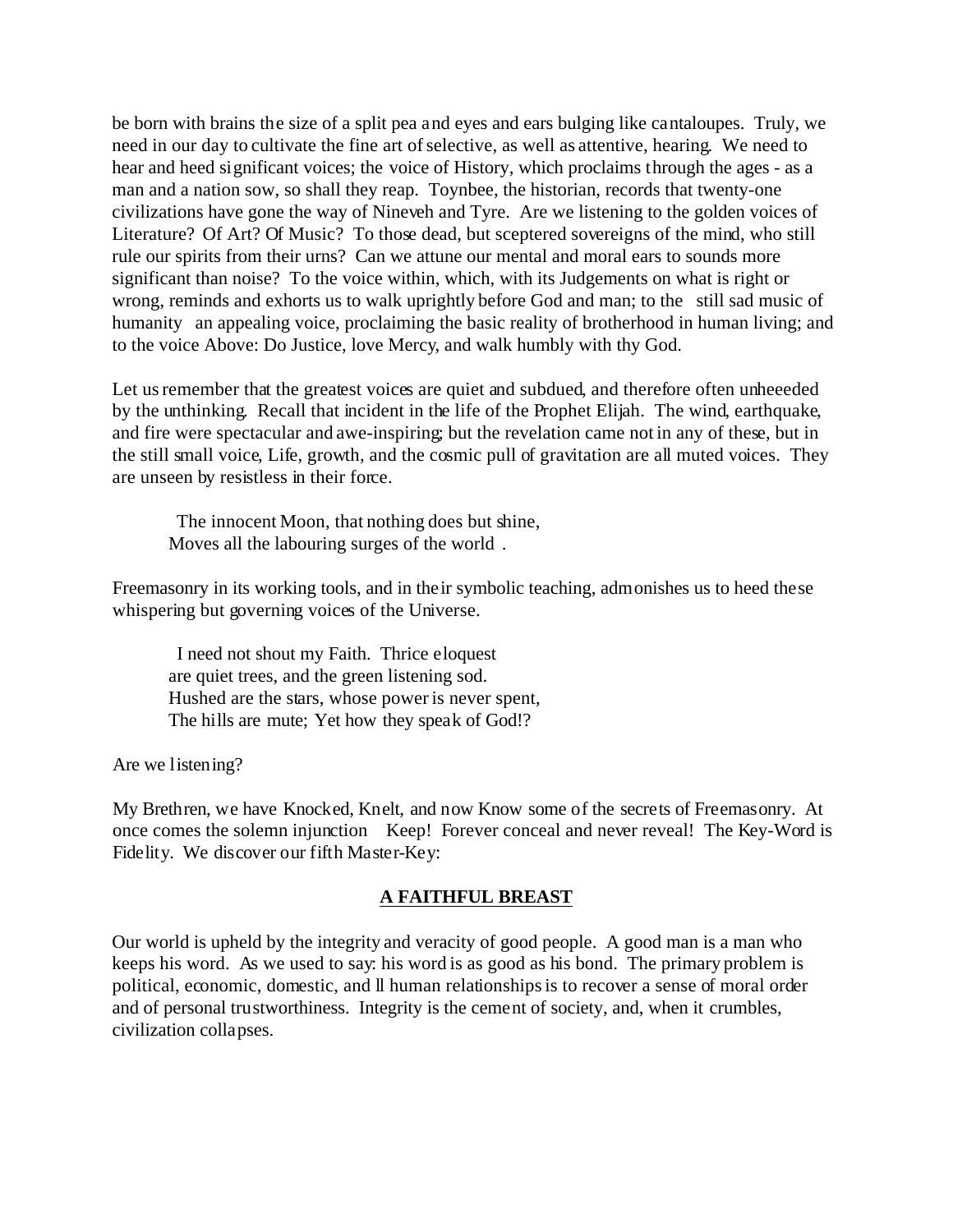It has been aptly said that the best way to illustrate an idea is to wrap it up in a person. The legend of Hiram, the Widow s Son, personalizes this ideal of Fidelity. His memory is forever a part of the rich spiritual heritage of our Craft.

The American Declaration of Independence affirms certain so-called inalienable rights: Life, Liberty, etc. But to the heroic Hiram his right to life was not absolute nor inalienable. It was a relative right, only, and was limited and determined by his relationship and responsibility to his two royal associates. His profound sense of moral obligation, and the must of the Moral Imperative, saved him from listening to the counsel of cowardice and thus meriting the poet s scorn.

 Tis man s perdition to be safe, When for the Truth he ought to die!

To the presumptuous demands and threats of the recreant Fellow Craft he replied in words that are immortal. My Life you can have, my Integrity never! He refused to be disintegrated emotionally or spiritually, and won immortality in one crowded hour of glorious life . His sovereign loyalty to his Master companions was the centre of reference which kept him throughout an integrated person. Reverence for persons is always the ultimate basis of all morality. Persons, not things, are sacred in this world of moral order, meaning, and purpose. Falsity and the breaking of a promise is disloyalty, and a moral wrong to the person who trusts us.

Lord Moulton, eminent English Jurist, calls this type or response in a crisis The obedience of the unenforceable . He illustrates the idea by reference to the unwritten code of the sea in time of disaster: Women and children first! Under the duress of the moment, Hiram could excusably have complied with the ruffian s demands. There was no written law compelling him to keep faith and silence in the face of such emergency. But there was an unwritten law, the moral sanctions of Truth and Fidelity. Therefore he stood fast, unmovable, loyal to the royal within himself, even unto death.

There is a closely parallel scene in Pilgrims Progress, when, in the Valley of Humiliation, Pilgrim meets the foul fiend : Then Apollyon straddled quite over the whole breadth of the ay and said: Prepare thyself to die, here will I spill thy soul! Had Hiram yielded in those agonizing moments, he might have save his life, but he would have spilled his soul!

Life is much more than mere biological existence. Its essential values are qualitative not quantitative. As Freemasons, we are inheritors of the unconquerable spirit and example of the inflexible Tyrian. He kept the faith, and by his sacrifice taught us the secret of the vitorious life and all great living; the consciousness that I am being trusted therefore I will be trustworthy.

Were we too attempt a fitting epitaph, we might appropriately adopt the tribute paid to Captain Oates, of the ill-fated Scott Polar Expedition, who walked out into the white immensities of the Antarctic wilderness to die as a voluntary sacrifice to save his companions: :Here Died a Very Gallant Gentleman!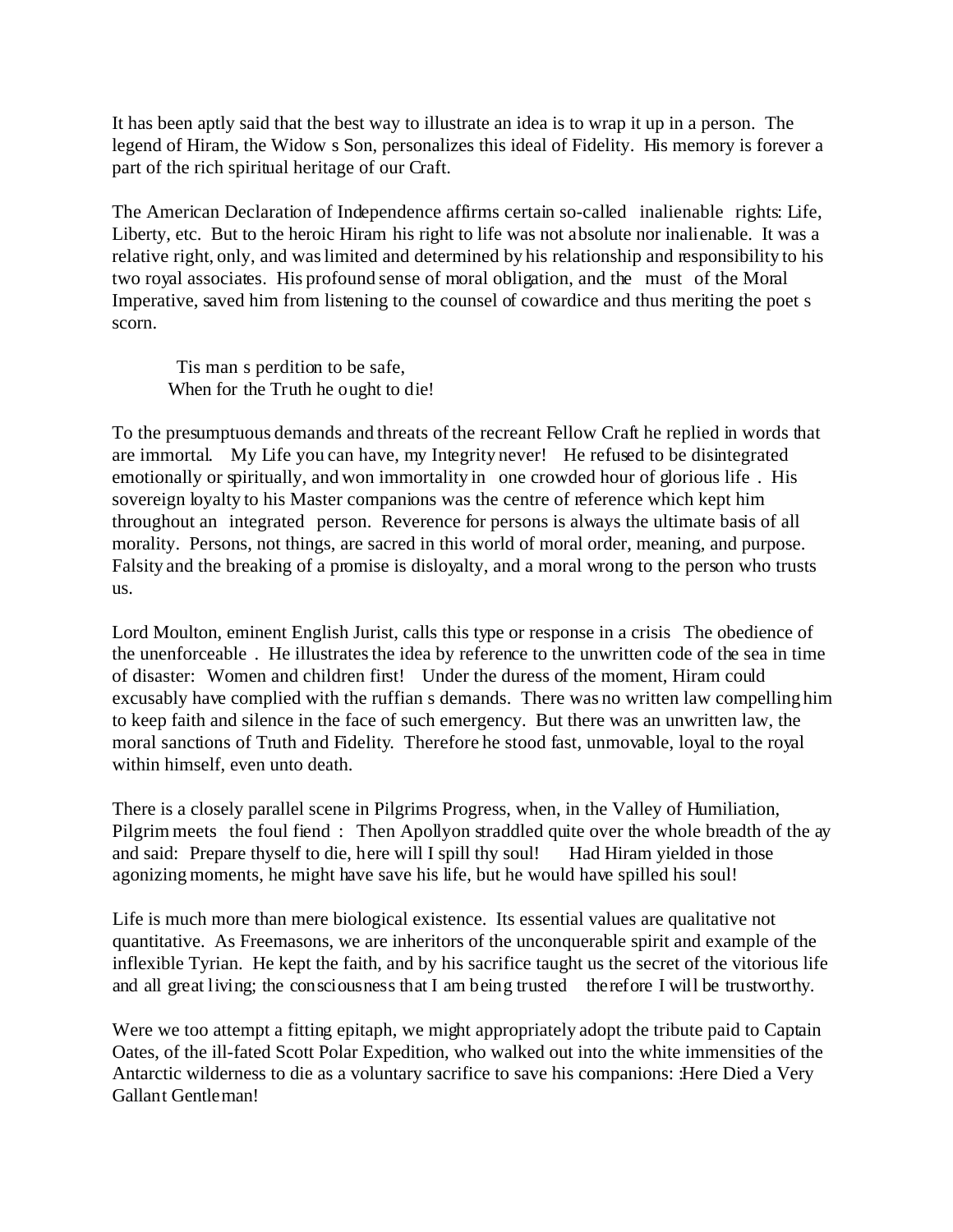On my visit to those Safety Deposit vaults, I found the seed-thought for our next and final Master-key. It is the Golden Key to the House of Fellowship, Friendship, Brotherly Love and Truth. I noticed that neither my client nor the bank official could individually gain access to the deposit box. Each in turn had to insert his key in the lock. It was a co-operative, not an individual affair. Each helped the other, and together they succeeded where singly each would have failed. The Key Words are: Be Kind! Help! Give! Serve! And the Master key is:

#### **THE HELPING HAND OF BROTHERHOOD**

Someone has written: History sits by the roadside of Life and writes down the things that happen. But History never uses the first personal pronoun. There is no I on the cosmic typewriter man suffer from I as well as eye trouble, with too much ego in their cosmos. I is exclusive and individualistic. We and Our are inclusive and co-operative. Adopting with amendment the thought in Paul s sublime hymn to Love: Though I Have the Inquiring Mind, the Reverent Spirit, and Know all the signs, words, tokens and mysteries of Freemasonry; and though I have a Seeing Eye, a Hearing Ear, and a Faithful Breast, and have unlocked all doors of Knowledge, and have not Love for my fellow man, I am and have nothing. There is but one intrinsic value in the universe-human personality. This is the essential message and meaning of the Cross, and of that sublime and epochal event on Calvary, the giant agony of the world. Freemasonry faces a great spiritual task of building a Temple of Human Brotherhood, and making brotherhood a living reality.

Almost twenty centuries ago a casual question elicited a dramatic story which will live as long as human history. Its setting was the road between Jerusalem and Jericho. A traveller had been attacked, beaten, robbed, and left to die. Three men came by. Two saw ham with their eyes only, and pre-occupied with their own business, passed by. Each of these was an exponent of religion and represented a long and noble religious tradition. But, in their view, religion belonged to the area of the Temple in Jerusalem and had not use or function on the highway. The victim might probably have died had not an alien and heretic Samaritan happened by. He saw the injured man with the enlightened eye of his heart. No law, or code, or custom required him to help this wounded man who was an ancestral enemy of his race. But this nameless man, like the Widow s son, moved in the realm of unenforceable obligation, and by his brotherly act won a glorious immortality of fame.

So Many Gods, so many creed, So many paths that wind and wind When all this old world sadly needs Is just the art of being Kind.

Let Bruce Barton speak to us our final word. There are two seas in Palestine. One is fresh and fish are in it. Splashes of green adorn its banks. Trees spread their branches over it and stretch out their thirsty roots to sip of its healing waters.